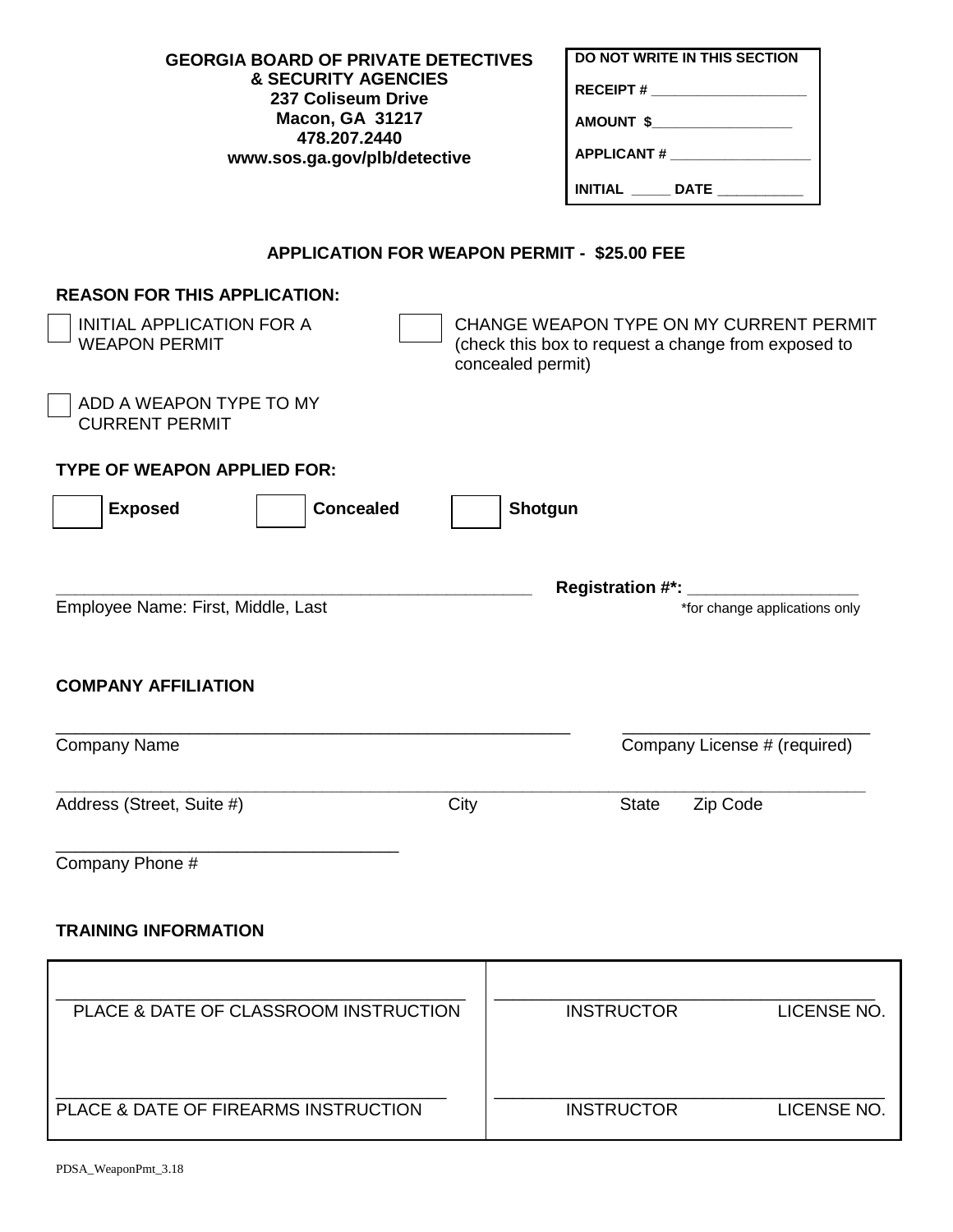### **BOARD RULE 509-4-.01(1) & (2) WEAPONS. AMENDED.**

(1) No person licensed by the board to carry a firearm shall carry any firearm which is not in operable condition and capable of firing live ammunition, and when carrying such a weapon, the licensee shall have on his person live ammunition capable of being fired in the weapon which he carries.

(2) No person licensed or registered by the board to provide security services shall carry a firearm while performing services for a private security agency or in-house security agency except while providing actual security services or while going directly to and from work (no stopovers allowed en route to or from work). Under no condition will a licensee, registrant or any other employee or agent of a licensee carry any sort of firearm or have anyone accompanying them who is carrying a firearm while soliciting new or prospective clients.

### **TRAINING AFFIDAVITS**

I have read Board Rule 509-4-.01(1) & (2) and understand my responsibility to abide by the mandates of the rule. If granted a permit, I shall wear the firearm in the manner prescribed by law.

\_\_\_\_\_\_\_\_\_\_\_\_\_\_\_\_\_\_\_\_\_\_\_\_\_\_\_\_\_\_\_ DATE

\_\_\_\_\_\_\_\_\_\_\_\_\_\_\_\_\_\_\_\_\_\_\_\_\_\_\_\_\_\_\_\_\_\_\_\_\_\_\_\_\_\_\_\_\_\_\_\_\_\_\_\_\_\_\_\_ SIGNATURE OF THE APPLICANT

STATE OF GEORGIA COUNTY OF \_\_\_\_\_\_\_\_\_\_\_\_\_\_\_\_\_\_\_\_\_\_\_\_\_\_\_\_\_\_\_\_\_\_\_

SUBSCRIBED AND SWORN TO BEFORE ME THIS

\_\_\_\_\_\_\_\_ DAY OF \_\_\_\_\_\_\_\_\_\_\_\_\_\_\_\_\_\_\_\_\_, \_\_\_\_\_\_\_\_\_

\_\_\_\_\_\_\_\_\_\_\_\_\_\_\_\_\_\_\_\_\_\_\_\_\_\_\_\_\_\_\_\_\_\_\_\_\_\_\_\_\_\_\_\_\_\_\_

NOTARY PUBLIC

MY COMMISSION EXPIRES: \_\_\_\_\_\_\_\_\_\_\_\_\_\_\_\_\_\_\_\_\_

I declare that the above employee is qualified to carry a firearm by reason of having received classroom instruction in the use of firearms by a board-approved instructor, having received firearm range instruction, and having passed the Standard Practical Pistol Course.

\_\_\_\_\_\_\_\_\_\_\_\_\_\_\_\_\_\_\_\_\_\_\_\_\_\_\_\_\_\_\_ DATE

\_\_\_\_\_\_\_\_\_\_\_\_\_\_\_\_\_\_\_\_\_\_\_\_\_\_\_\_\_\_\_\_\_\_\_\_\_\_\_\_\_\_\_\_\_\_\_\_\_\_\_\_\_\_\_\_ SIGNATURE AND TITLE OF THE EMPLOYER

STATE OF GEORGIA COUNTY OF \_\_\_\_\_\_\_\_\_\_\_\_\_\_\_\_\_\_\_\_\_\_\_\_\_\_\_\_\_\_\_\_\_\_\_

SUBSCRIBED AND SWORN TO BEFORE ME THIS

\_\_\_\_\_\_\_\_ DAY OF \_\_\_\_\_\_\_\_\_\_\_\_\_\_\_\_\_\_\_\_\_, \_\_\_\_\_\_\_\_\_

\_\_\_\_\_\_\_\_\_\_\_\_\_\_\_\_\_\_\_\_\_\_\_\_\_\_\_\_\_\_\_\_\_\_\_\_\_\_\_\_\_\_\_\_\_\_\_ NOTARY PUBLIC

MY COMMISSION EXPIRES: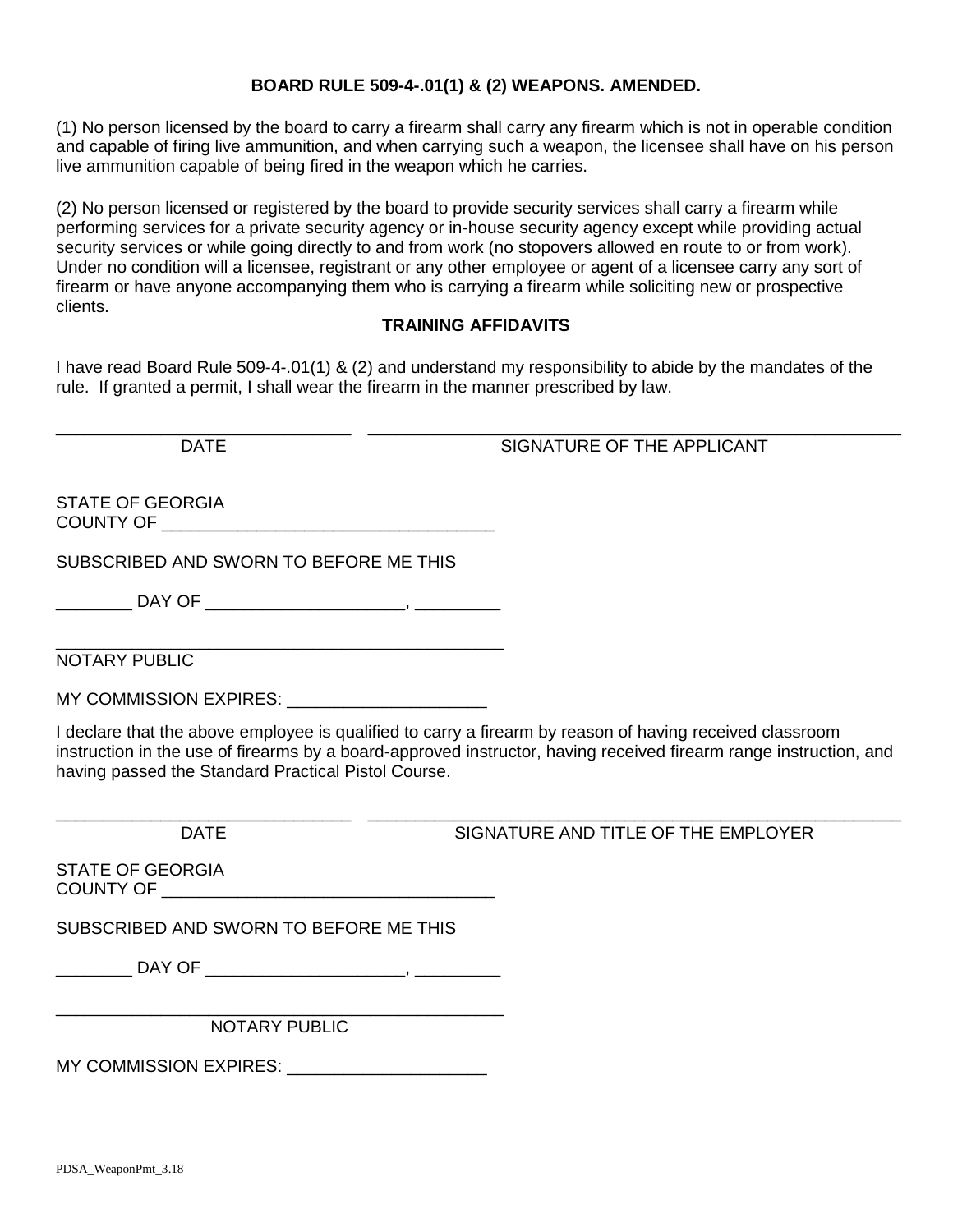#### **EMPLOYER REQUEST FOR CONCEALED WEAPON PERMIT**

| This form must be completed by the employer and accompanied by an application for a concealed weapon      |
|-----------------------------------------------------------------------------------------------------------|
| permit for the referenced employee. A detailed description of the duties of the employee and the need for |
| the employee to carry a concealed weapon must be made, with complete justification in support of the      |
| request.                                                                                                  |

TO: Georgia State Board of Private Detective & Security Agencies

FROM:

Print Name of License Holder for the Company

Company Name and License Number

RE: Request for Concealed Weapon Permit

I hereby make request for a concealed weapon permit to be issued to \_\_\_\_\_\_\_\_\_\_\_\_\_

Print Name of Employee

I have detailed below the specific duties that the employee will be assigned, along with complete justification of the necessity of carrying of a weapon in a concealed manner:

I certify and declare that the information presented in this request for a concealed weapon permit is a true description of the actual job duties that are or will be assigned to the above-named employee and a true representation of the facts in support of the necessity for carrying a concealed weapon in the performance of these duties. I understand that any intentional misrepresentation of the facts in support of this application for concealed weapon permit will be grounds for disciplinary action by the Board up to and including revocation of my license.

STATE OF GEORGIA COUNTY OF

SUBSCRIBED AND SWORN TO BEFORE ME THIS

\_\_\_\_\_\_\_\_\_\_\_\_\_\_\_\_\_\_\_\_\_\_\_\_\_\_\_\_\_\_\_\_\_\_\_

\_ DAY OF \_\_\_\_\_\_\_\_\_\_\_\_\_\_\_\_\_\_\_\_\_, \_\_\_\_\_\_\_\_\_\_\_

\_\_\_\_\_\_\_\_\_\_\_\_\_\_\_\_\_\_\_\_\_\_\_\_\_\_\_\_\_\_\_\_\_\_\_\_\_\_\_\_\_\_\_\_\_\_ NOTARY PUBLIC

MY COMMISSION EXPIRES:

 $\frac{1}{2}$  , and the set of the set of the set of the set of the set of the set of the set of the set of the set of the set of the set of the set of the set of the set of the set of the set of the set of the set of the set SIGNATURE OF THE LICENSE HOLDER

\_\_\_\_\_\_\_\_\_\_\_\_\_\_\_\_\_\_\_\_\_\_\_\_\_\_\_\_\_\_\_\_\_\_\_ DATE